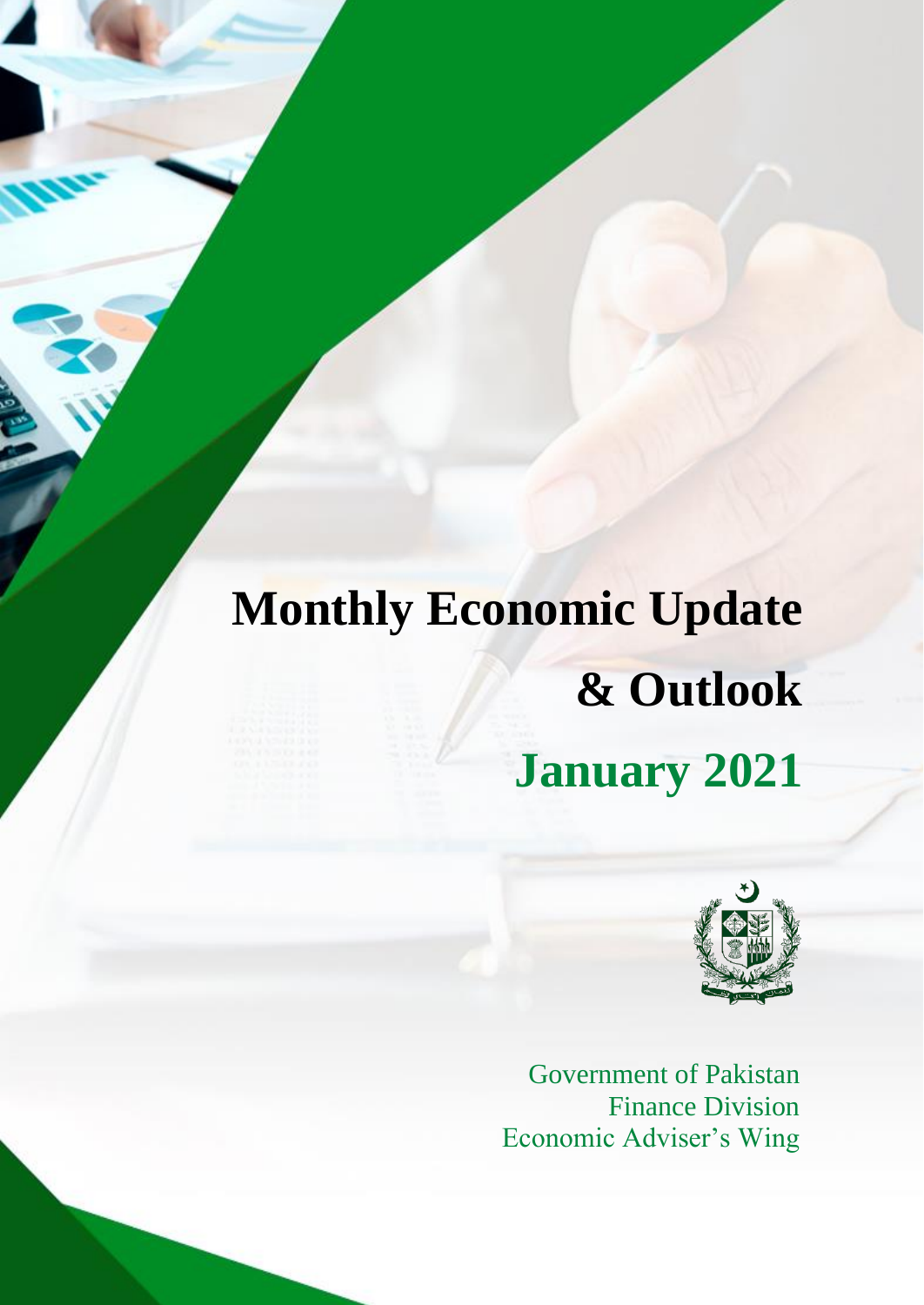

## **Contents**

| 9 |
|---|
|   |
|   |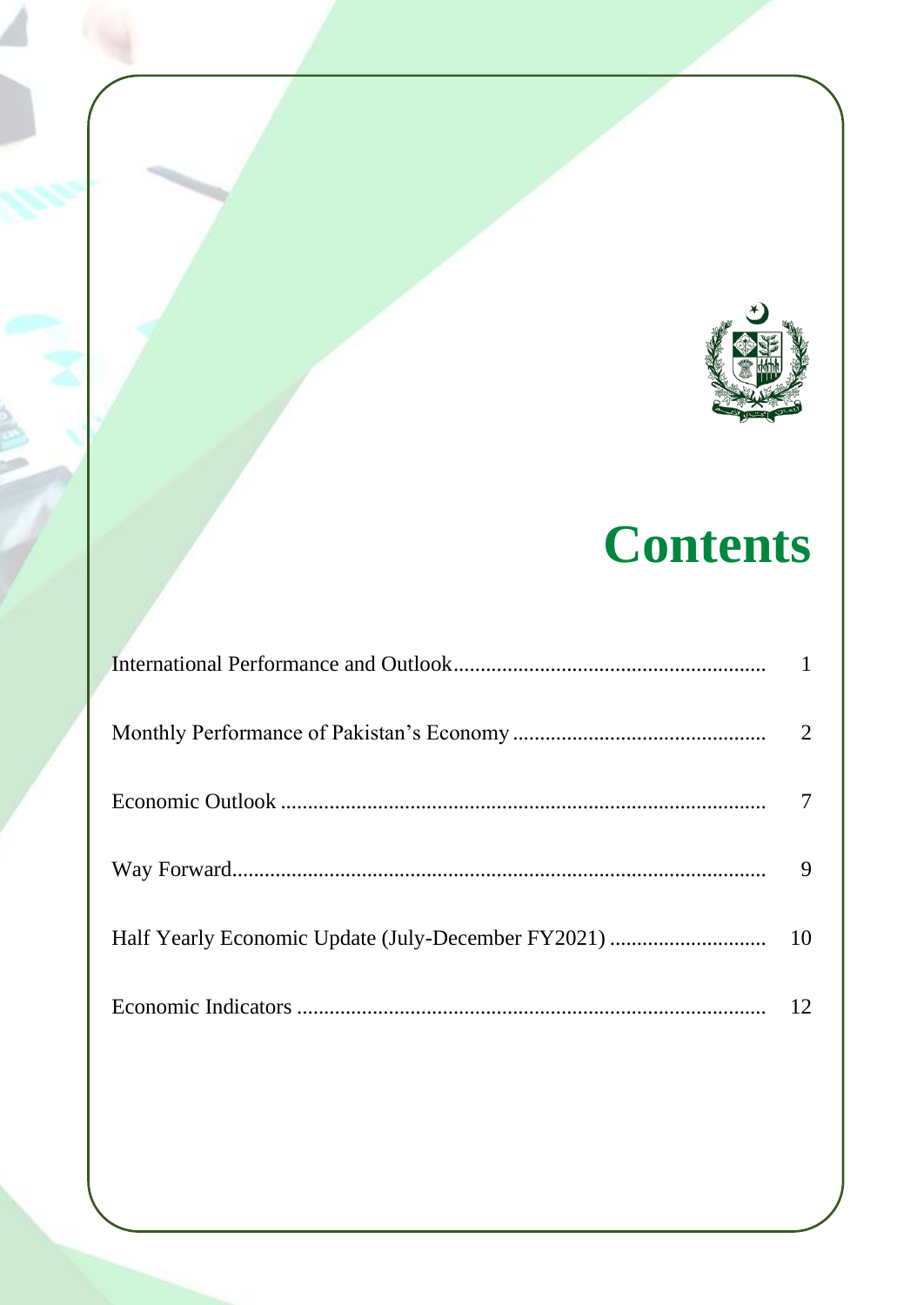## **1. International Performance and Outlook**

Global recovery is still uncertain as COVID-19 yet not over. The World Bank recently downgraded its short and medium-term outlook for the World Economy. In Global Economic Prospects, the World Bank projected worldwide GDP to grow by 4 percent, which is 0.2 percentage points less than in its Jun 2020 forecasts. IMF is also of the view that global economic outlook is still highly uncertain due to intensification of pandemic and divergence between rich and poor countries.

Pakistan's main trading partners like US, UK and many countries in Euro Area recently had taken additional measures to contain the spread of the Virus. These measures have mainly affected catering industry and personal services. However, industrial and Government services sectors are still in operation. Likewise, the services sub-sectors where most of the value is added are also continuing their activities. Therefore, the currently designed restrictions are not expected to generate the same fall in economic activity as was observed during the first Coronavirus-wave last year.

The Weekly Economic Index (WEI) continues its upward trend but remain volatile, reflecting an increase in uncertainty about continuation of recovery (Fig - 1).

According to monthly Composite leading Indicators, Dec 2020, the cyclical position in Pakistan's main export markets is improving especially in China but with a lesser degree in other market areas (Fig - 2).





In US, monetary policy remains very accommodative. The new administration also plans to implement a substantial relief package followed by additional stimulus measures which is a positive news for the US stock markets (Fig - 3). At the same time, the Chicago Board Options Exchange (CBOE) Volatility Index (VIX), indicates that some degree of uncertainty remains present in the markets.

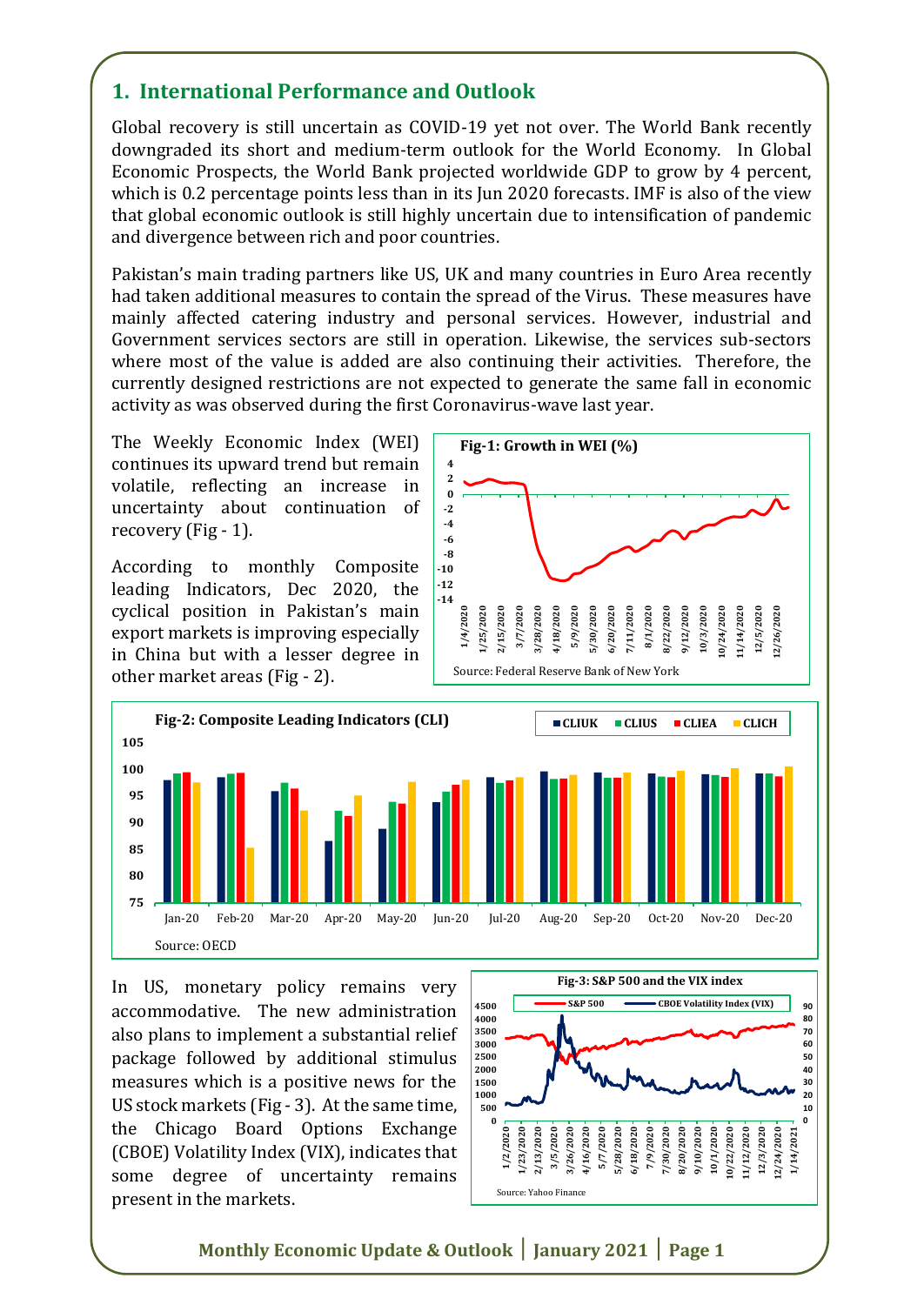According to Information Handling Services (IHS) Markit, PMI Business Activity Index registered 54.8 in December, down from 58.4 in November, as a rise in Virus cases dampened client demand. At the same time, service providers noted a substantial increase in input prices, which accelerated cost-push inflation.

In December, Commodity Prices continued to surge with energy commodities spiking 15.0 percent and non-energy commodities jumping 4.7 percent. All sub-indexes rose, led by metals and minerals (10.4 percent), base metals (7.2 percent) and grains (3.8 percent).

#### **The Global Risks Report 2021**

Jan 19, 2021, World Economic Forum published Global risks report 2021, highlighting the risks and threats to world based on time-horizon and landscape.

| <b>Top Global Risks</b>                                                                                                                                                                                                                                                                                                                                         | <b>Response</b>                                                                                                                                                                                                                                                                                                                                                                                                                                                                                                                                                                                                                                                            |  |  |
|-----------------------------------------------------------------------------------------------------------------------------------------------------------------------------------------------------------------------------------------------------------------------------------------------------------------------------------------------------------------|----------------------------------------------------------------------------------------------------------------------------------------------------------------------------------------------------------------------------------------------------------------------------------------------------------------------------------------------------------------------------------------------------------------------------------------------------------------------------------------------------------------------------------------------------------------------------------------------------------------------------------------------------------------------------|--|--|
| <b>Livelihood Crisis</b><br>$\mathbf{1}$ .<br>2.<br><b>Extreme Weather</b><br>3.<br>Climate action failure<br><b>Weapons of Mass Destruction</b><br>4.<br>5.<br><b>Biodiversity loss</b><br>Digital power Concentration<br>6.<br>7.<br>Digital Inequality<br><b>Asset Bubble Burst</b><br>8.<br>9. Price Instability<br>10. Debt Crises<br>11. Commodity Shocks | Considering the emerging risks, Pakistan has<br>already taken initiatives to counter most of these<br>challenges:<br>1. Ehsaas Umbrella and Kamyab Jawan<br>Programme.<br>Launching of 10BTTP<br>2.<br>3.<br>'Raast' first instant digital payment system<br>Roshan Digital Account<br>4.<br>5.<br>Balochistan's first 'Digital Policy 2020-21'<br>National Agriculture Emergency program of<br>6.<br>Rs 277 billion<br><b>Special Construction package</b><br>7.<br>Trade & Industrial facilitation package & Tax<br>8.<br>facilitations<br>9. 'Save the Calf' project<br>10. Backyard Poultry project<br>11. National Electric Vehicle Policy<br>12. Mangrove Plantation |  |  |
| https://www.weforum.org/agenda/2021/01/global-risks-report-2021/                                                                                                                                                                                                                                                                                                |                                                                                                                                                                                                                                                                                                                                                                                                                                                                                                                                                                                                                                                                            |  |  |

### **2. Monthly Performance of Pakistan's Economy**

The key economic indicators has started recovering.

#### **2.1 Real Sector**

#### **2.1- a Agriculture**

Major Kharif crops (rice, sugarcane and maize) surpassed the production targets of 2020- 21. For Rabi season 2020-21, wheat crop production is expected to achieve the production target of 27 million tonnes on the back of increase in wheat support prices as well as Prime Minister's Package of Rs 5.4 billion for Rabi Crops. Regarding input situation, it is quite satisfactory. The tractor production and sales rose by 39 percent and 43 percent, respectively for Jul-Dec FY 2021. The government has given an extension of subsidy on the sales tax of locally manufactured tractors. The irrigation water supply remained 5.29 MAF during Dec 2020 as per IRSA. For Oct-Nov 2020-21, urea off-take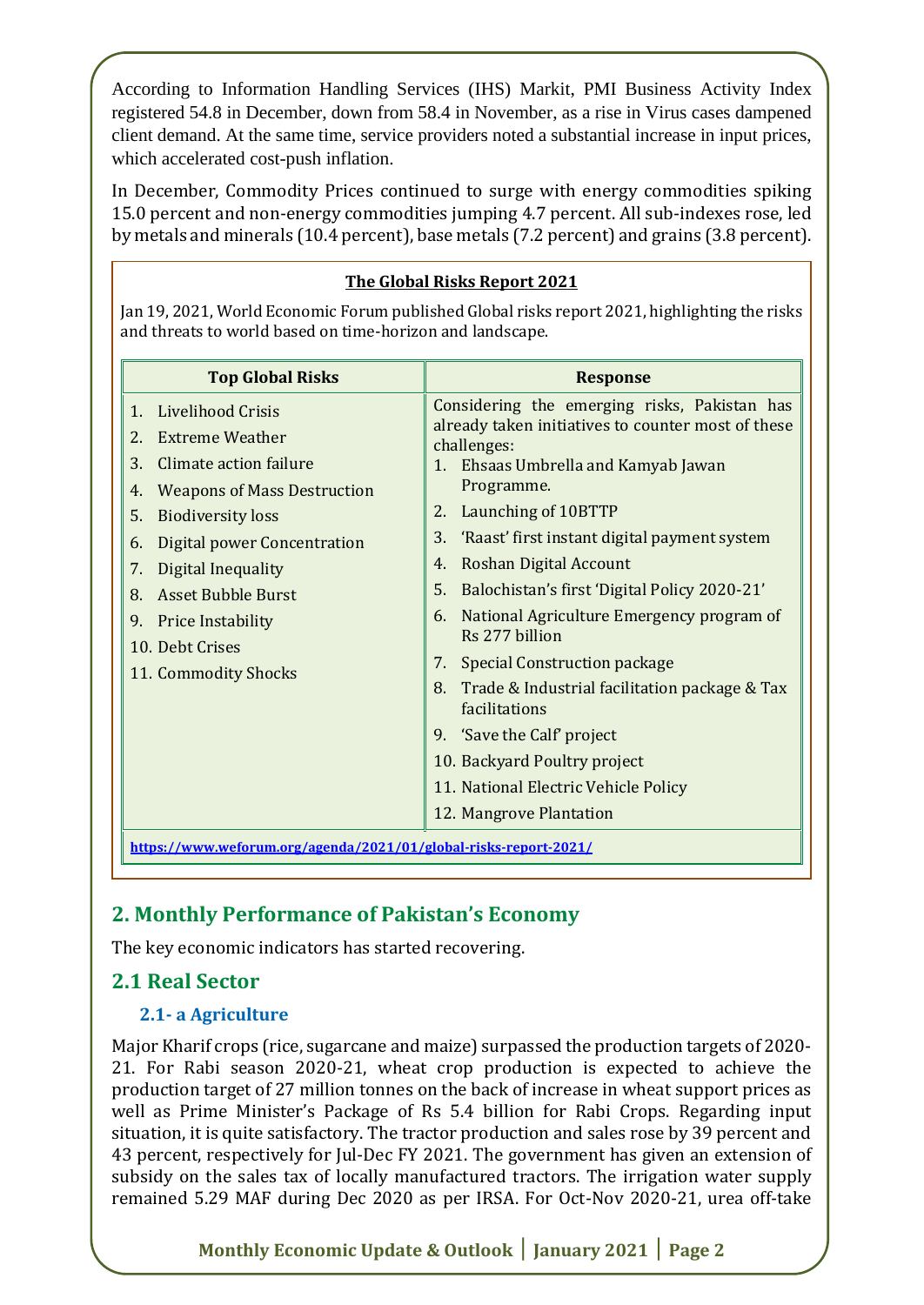witnessed an increase of 88.5 percent mainly due to waiving off Gas Infrastructure Development Cess (GIDC) for fertilizer.

#### **2.1-b Manufacturing**

For Jul-Nov FY 2021, LSM grew by 7.4 percent (-5.3 percent last year) showing promising recovery (Fig – 4). On YoY, LSM surged by 14.5 percent in Nov FY 2021 (-4.3 percent Nov FY 2020) highest after Jan 2008. In Nov FY 2021, on YoY, 12 out of 15 subsectors of LSM have witnessed positive growth. Textile, Food Beverages & Tobacco, Non-Metallic Mineral Products, Automobile, Iron & Steel Products, Coke & Petroleum Products and Fertilizer grew by 3.1, 57.6, 12.0, 44.5, 3.4, 1.2 and 9.2 percent,



respectively. Total car production and sale increased by 1.9 and 13.4 percent respectively while tractor production and sale increased by 39.4 and 42.9 percent, respectively in Jul-Dec FY 2021.

#### **Recent Facilitation for Industry**

NEPRA has approved a Support Package for additional electricity consumption for industrial consumers of DISCOs and K-Electric. Government has extended tax amnesty till June 2021 and fixed tax regime till Dec 2021. Banks have also been directed by SBP to increase their construction sector loans to 5 percent of their total portfolio by Dec 2021.

### **2.2. Inflation**

The headline inflation (CPI) is recorded at 8.6 percent for Jul-Dec FY2021 (11.1 percent last year). YoY inflation decelerated to 8.0 percent in Dec 2020 (12.6 percent last year) while on MoM, it recorded a decline of 0.7 percent. The decline observed on account of food prices which tame down to lighten the CPI basket. Perishable food items recorded decline of 15.1 percent which are the main contributory factor in lowering down the Food and Non-Alcoholic Beverages group, while the Non-Perishable Food items decline by 0.6 percent in Dec 2020. The other groups clothing & Footwear slightly inched up by 0.7 percent, Housing, water, electricity, gas & Fuels 1.2 percent, Furnishing & Household equipment maintenance 0.5 percent, Health 0.9 percent, Transport 1.6 percent, Communication 0.04 percent, Recreation & Culture 0.4 percent and Restaurant & Hotels 0.6 percent.

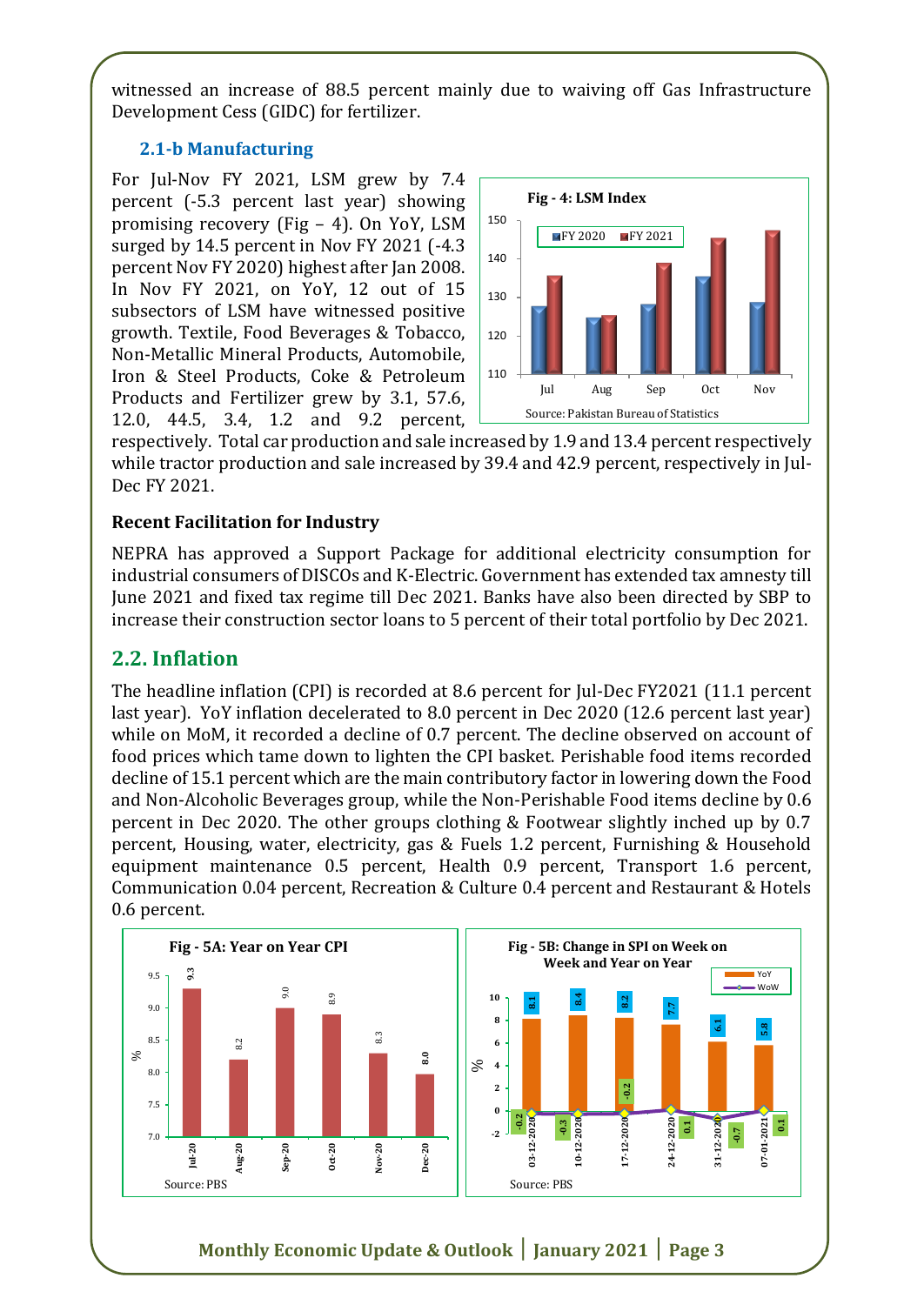SPI for the week ended on 14<sup>th</sup> January, 2020 recorded a decline of 0.22 percent. Out of the last 11 weeks (since from November 2020), 8 weeks recorded decline in SPI.

## **2.3. Fiscal**

For first five months of FY2021, the fiscal deficit stood at 1.8 percent of GDP (1.6 percent last year). The primary balance remained in surplus of Rs 216 billion (0.5 percent of GDP) during Jul-Nov FY2021 (0.3 percent of GDP, Rs 117 billion last year).



Net federal revenues have witnessed a noticeable increase of 22.2 percent (1391 billion) for Jul-Nov, FY2021 (Rs 1138 billion last year). Within revenues, non-tax posted a healthy growth of 17.7 percent.

Total federal expenditures grew by 14.5 percent to Rs 2383 billion during Jul-Nov, FY2021 (Rs 2081 billion last year). Within total, current expenditures grew by 15.7 percent mainly due to higher mark-up payments and COVID related spending. It is worth to mention that expenditures other than mark-up payments and COVID have decreased, reflecting government adherence of maintaining fiscal discipline. On development side, rupee component of PSDP increased by 11.3 percent to Rs 128 billion (Rs 115 billion last year) in utilization during the period.

### **FBR Tax Collection**

FBR Tax collection achieved 99.8 percent of its half-yearly target. The provisional net tax collection grew by 5 percent to Rs 2206 billion (Rs 2101 billion last year). For Dec 2020 alone, revenue collection achieved 97.7 percent of the target (Rs 520 billion). The net collection increased by 7.9 percent to Rs 508 billion during the first half of FY2021 (Rs 471 billion last year).

## **2.4. Monetary**

During  $01^{st}$  July –  $8^{th}$  January, FY2021 Money Supply (M2) observed cumulative expansion of Rs 846.8 billion (Rs 586.3 billion last year). Within Money Supply, Net Foreign Assets (NFA) of the banking system increased by Rs 78.9 billion (Rs 895.2 billion last year). Whereas, Net Domestic Assets (NDA) increased by Rs 267.9 billion (contraction of Rs 308.9 billion last year).

Private sector credit cycle has rebounded and net borrowing has started since Mid-Dec 2020. Private Sector has borrowed Rs 215.5 billion, posting a growth of 3.1 percent on average (2.0 percent last year).

Within loans to private sector business, borrowing under fixed investment loans recorded expansion during first five months of FY2021, taking advantage of subsidized rate of borrowing under Long Term Finance Facility (LTFF) and Temporary Economic Refinance Facility (TERF) schemes. Impact of fixed investment loans expansion is evident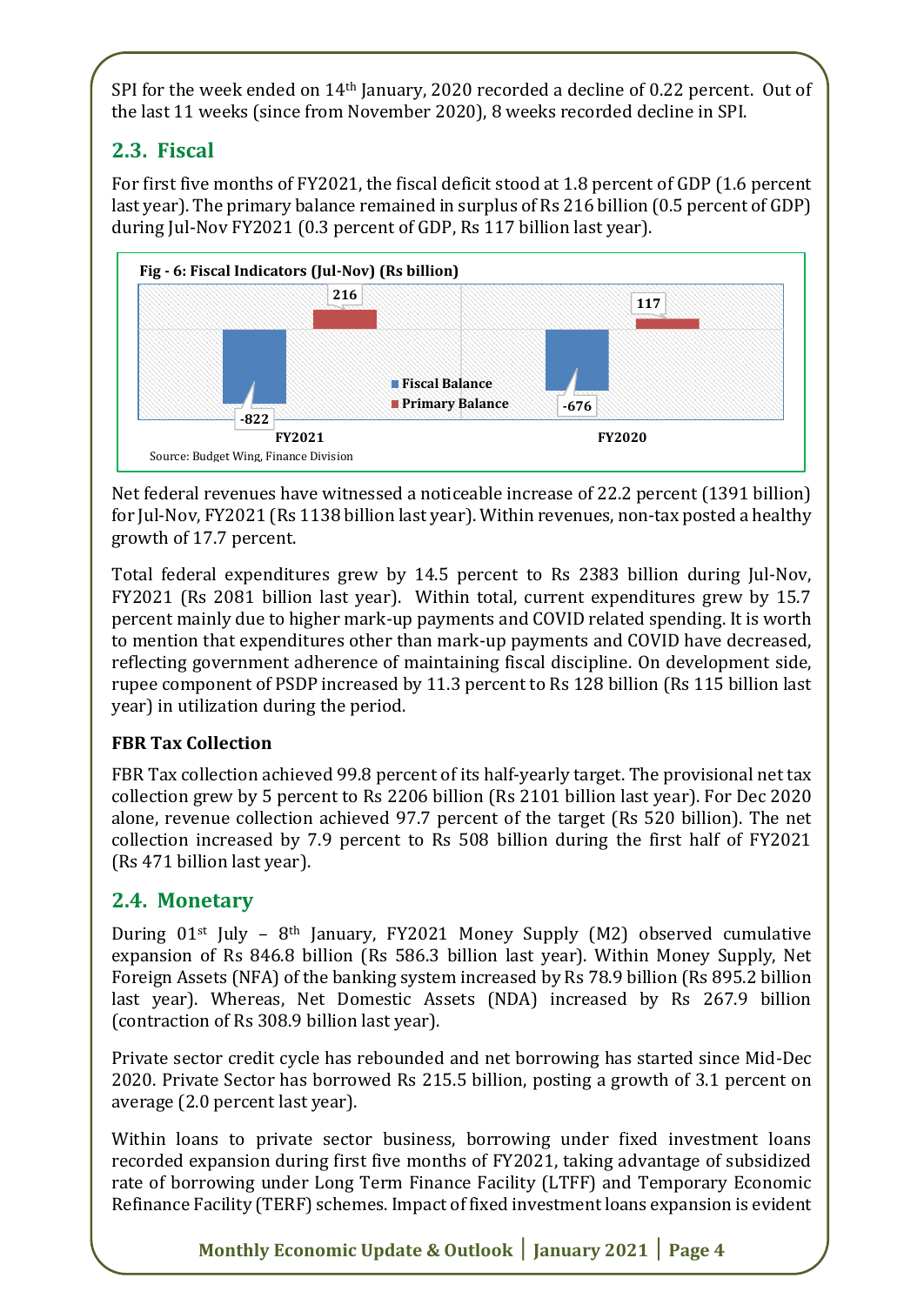from better performance of LSM during Jul-Nov FY 2021.

Flows under working capital loans increased to Rs 31.1 billion in Nov 2020 (retirement of Rs 7.3 billion in October). The expansion was mainly driven by manufacturing sector, in which manufacturing of food products (manufacturing of grain mill product) and textile borrowed under LTFF and EFS schemes have major contribution.



### **2.5. External Sector**

The Current Account posted a surplus of \$1.1 billion (0.8 percent of GDP) for Jul-Dec FY2021. In Dec 2020, Current Account turns deficit (\$662 million) due to imports of essential food items, capital goods, oil, and industrial raw material owing to the domestic economic recovery.

As per PBS, exports during Jul-Dec FY 2021 increased by 5.1 percent to \$ 12.1 billion (\$ 11.5 billion last year). Pakistan's exports grew by 19.0 percent (\$ 2.4 billion) in Dec 2020 (\$1.9 billion last year). However, in regional countries like India and Bangladesh exports trend showed negative growth in Nov/Dec 2020. The textile sector exports increased by 7.8 percent over the last year. Value added exports increased by 12.8 percent. The decrease in quantities of value-added exports was compensated by higher unit price.

The total imports in Jul-Dec FY2021 increased to \$ 24.5 billion (\$ 23.2 billion last year), thus grew by 5.5 percent. The Petroleum group decreased by 22.3 percent while import of petroleum crude decreased by 25.3 percent in value and increased by 14.8 percent in quantity. Import of petroleum product increased by 47.4 percent (quantity) and decreased by 16.3 percent (value).

The food group import jumped by 52.2 percent during Jul-Dec FY2021 reached to \$ 3.9 billion (\$2.6 billion last year). The government allowed import of wheat and sugar to bridge the local shortages. The import of almost all essential food products-spices, palm oil, tea, milk etc witnessed growth during the period.

#### **2.5.1 Foreign Investment**

In Jul-Dec FY2021, FDI reached to \$ 952.6 million (\$ 1,357.4 million last year) while on YOY, FDI recorded at \$193.6 million in Dec 2020 (\$ 493 million last year).

Foreign Private Portfolio Investment recorded a net outflow of \$ 244.4 million during Jul-Dec FY2021. Foreign Public Portfolio Investment witnessed a net outflow of \$ 193.8 million. The total foreign portfolio investment recorded an outflow of \$ 438.2 million during Jul-Dec FY2021 (inflow of \$ 471.0 million last year). Countries with major inflows are UAE (\$ 101.7 million) and Singapore (\$ 21.5 million).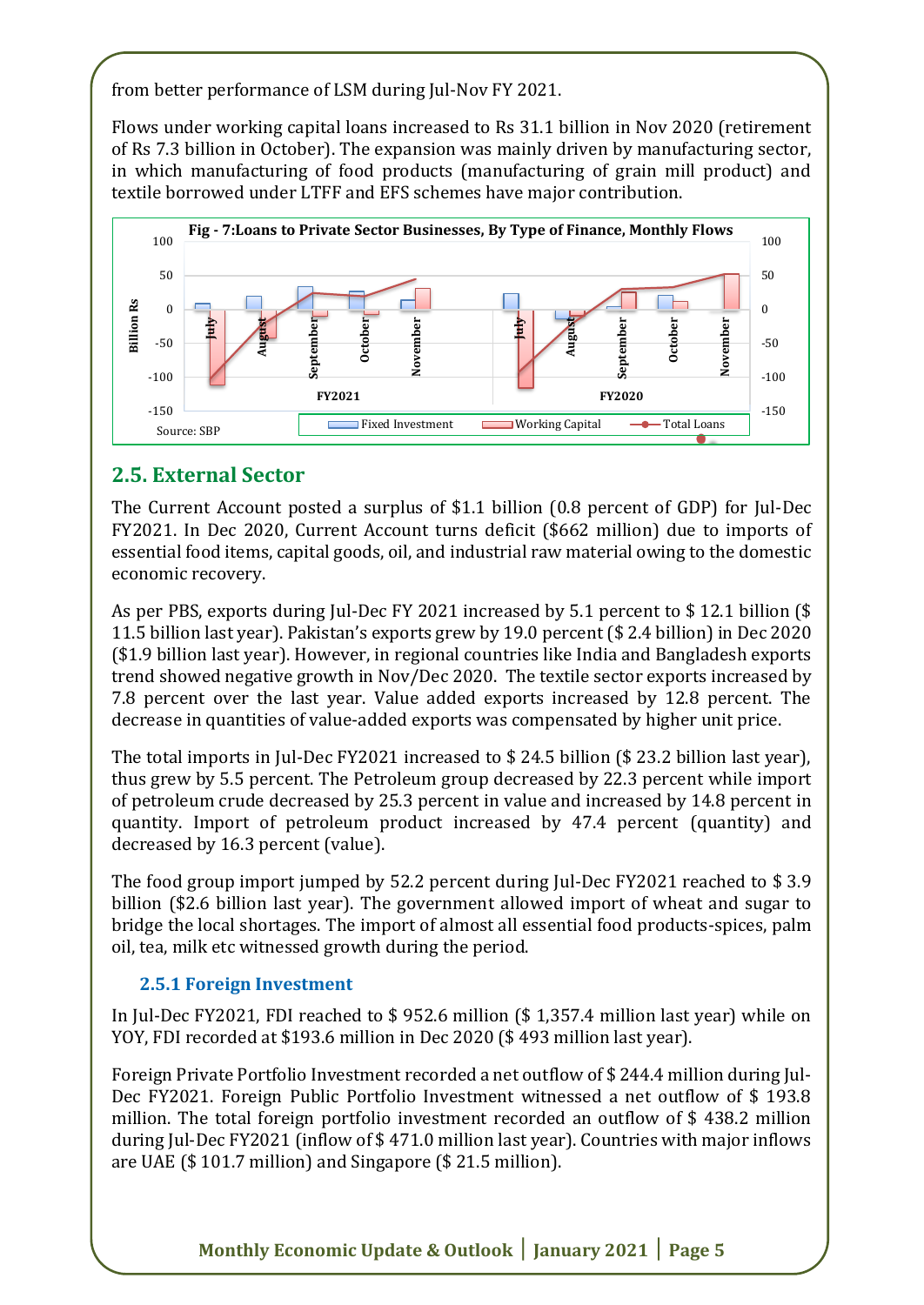#### **2.5.2 Worker's Remittances**

In Jul-Dec FY2021, remittances rose to \$ 14.2 billion (\$ 11.4 billion last year), with a growth of 24.9 percent. On YoY basis, remittances recorded \$2.4 billion showing an increase of 16.2 percent in Dec 2020 (\$ 2.1 billion in Dec 2019). Workers' remittances remained above \$ 2.0 billion for the seventh consecutive month in Dec 2020. The major destinations of remittance are Saudi Arabia, U.A.E, USA and U.K, which are given below in the graph:



#### **2.5.4 Foreign Exchange Reserves**

Pakistan's total liquid foreign exchange reserves increased to \$20.5 billion by the end of Dec 2020. The breakup of reserves accumulation shows that the SBP's reserves stood at \$13.4 billion (\$ 11.3 billion last year) and \$7.1 billion (\$ 6.6 billion last year) in commercial banks' reserves. The present reserves level provides the import cover of around 3 months.

#### **2.6. Performance of KSE Index**

The upward trend in the stock markets continued in Dec 2020. Pakistan's KSE-100 closed at 43,755 points on Dec 31, 2020 – gaining 2,686 points in the month. Market capitalization gained Rs 481 billion and settled at Rs 8,035 billion on Dec 31, 2020. As depicted in the figure below, except for France's CAC 40, all other selected major stock indices have shown a rise in Dec 2020.



### **2.7. Social Sector**

- Under Ehsaas Emergency Cash Program Rs 179.2 billion has been disbursed to 14.8 million beneficiaries till Jan 14, 2021.
- Ehsaas Delivery Unit (EDU) has been established in Ministry of Poverty Alleviation & Social safety to oversee implementation and assess progress of the Ehsaas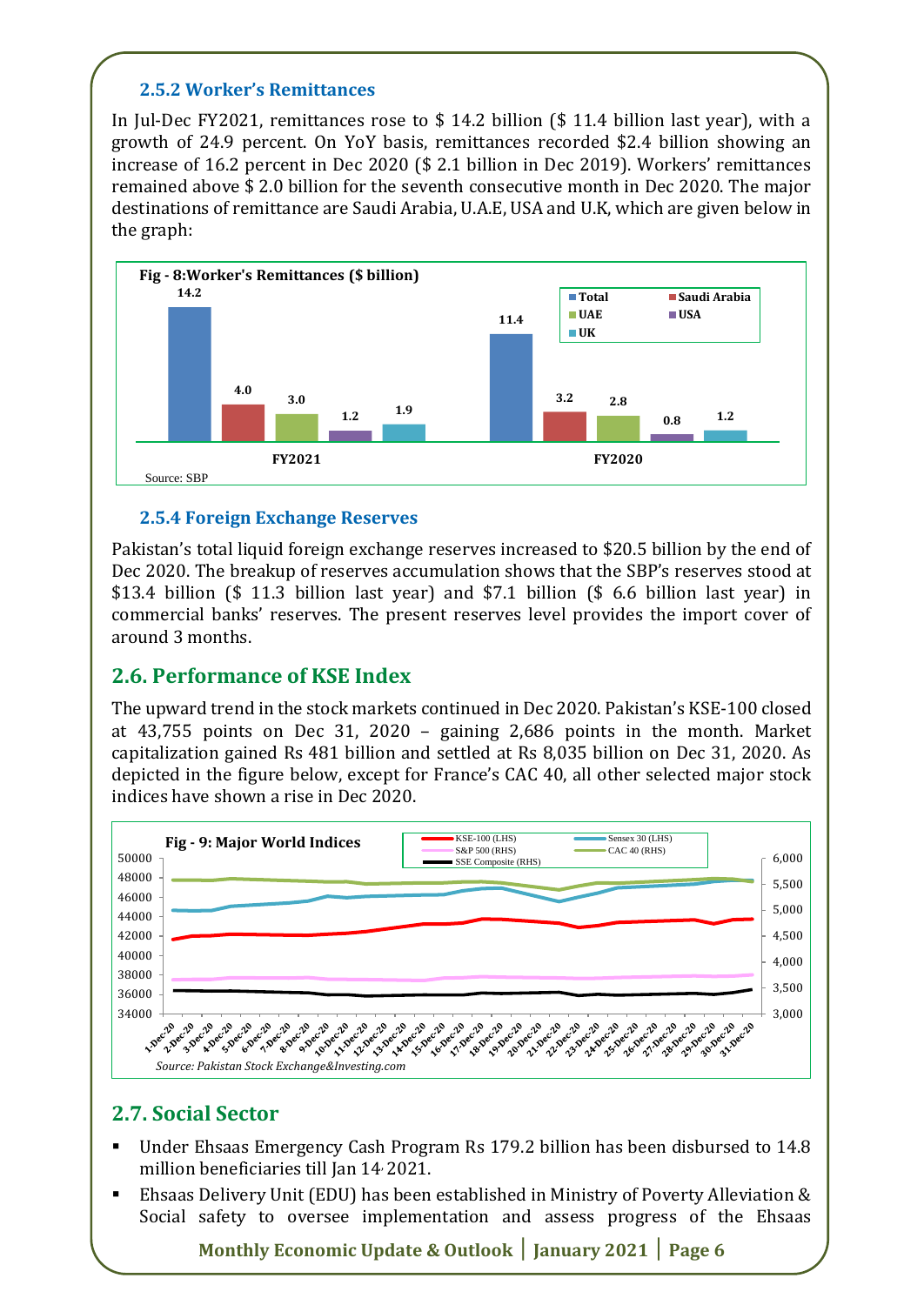programme; coordinate, strategize and support delivery of over 140 Ehsaas initiatives.

- Prime Minister inaugurated 100-bed Panagah at Tarnol to provide food and shelter for down-and-out people free of charge in the federal capital.
- 48 Ehsaas Nashonuma Centres across 13 districts are being established countrywide at the district and Tehsil level to provide health services and conditional cash transfers mainly to prevent children from stunting growth.
- Under National Poverty Graduation Program, 31,986 livelihood productive assets have been transferred to the ultra-poor till 31st December 2020 while during the month of December, 1,349 livelihood assets were distributed out of which over 95 percent assets were transferred to the woman.
- PPAF through its 24 Partner Organizations has disbursed 69,477 interest free loans amounting to Rs 2.85 billion during the month of December 2020.
- Under Kamyab Jawan Youth Entrepreneurship Scheme, Rs 2,189 million has been disbursed till November, 2020 to the youth for various businesses.
- During 2020, Bureau of Emigration and Overseas Employment has registered 224, 705 emigrants for overseas employment in different countries.
- Bureau of Emigration and Overseas Employment ensured payment of more than Rs 60 million as death / disability compensation to the overseas Pakistanis/their dependents during the month of December, 2020.
- 1532 Foreign Exchange Remittances Cards (FERC) of five categories (Silver, Silver Plus, Gold, Gold Plus, and Platinum) against foreign remittances of US\$ 44.5 million has been issued to overseas Pakistanis.
- Till 18th January 2021, so far 521,211 confirmed cases with 475,228 recoveries and 10,997 deaths recorded in the country due to COVID-19.
- Sindh has recorded the most 235,576 cases, Punjab 149,782, Khyber Pakhtunkhwa 63,615 and Baluchistan 18612.
- Based on reported cases the mortality rate is approximately 2.1 percent.
- The Government is employing available public sector capacity and private community to rapidly scale up the health system to prevent spread of COVID-19.

#### **3. Economic Outlook**

Current outlook ensures economic revival on the basis of continued recovery seen in recent months but there is possibility of slower economic activities especially in services sector depending on the intensity and duration of pandemic.

### **3.1. Inflation**

Recent developments shows that both YoY and MoM inflation are on downward trend (Fig – 10A).

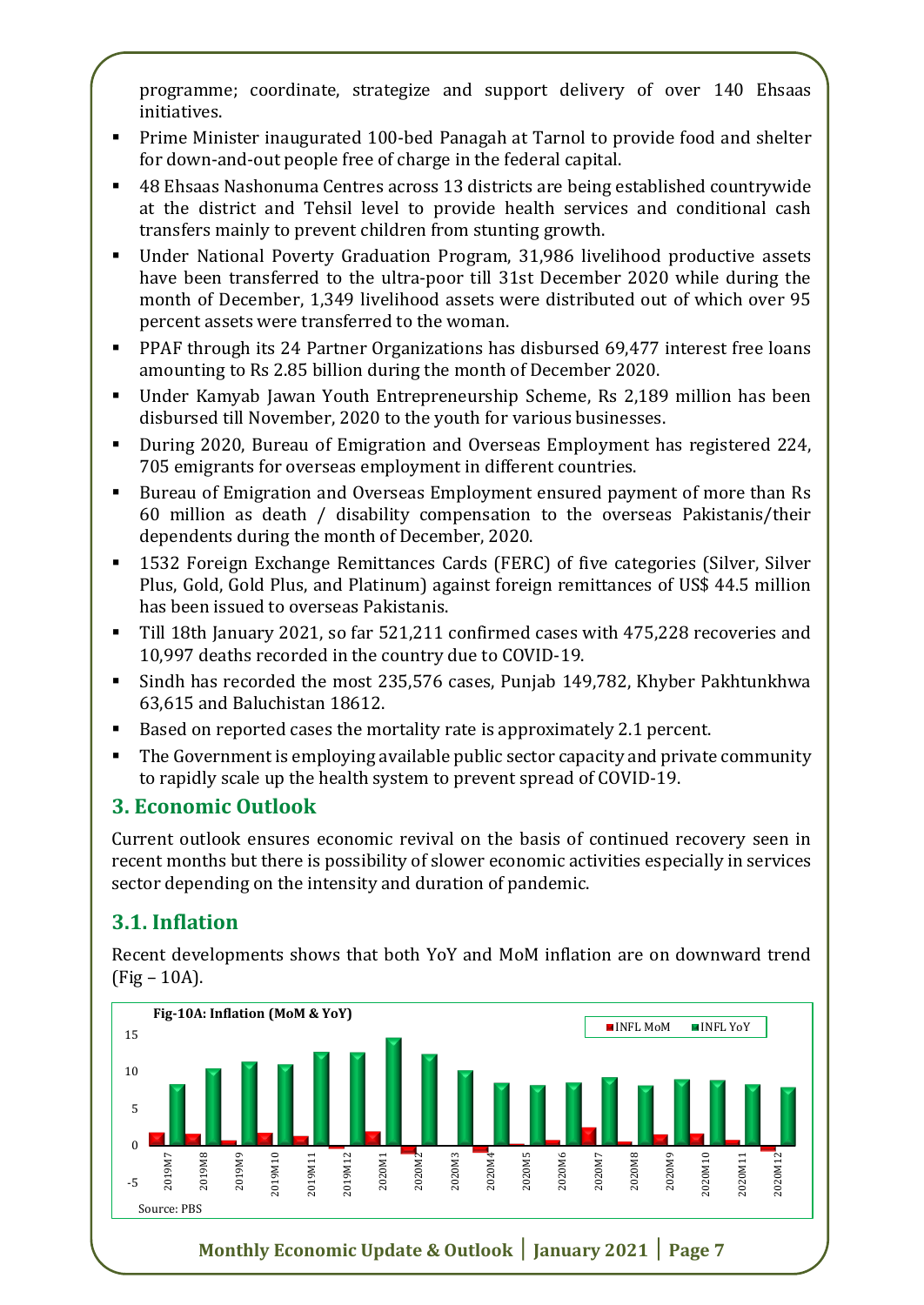Fig – 10 B shows that in recent months, oil prices have been very volatile, international food prices have been rising. However, exchange rate movements remained almost neutral. The impact of rising international food prices was mitigated by Government policies focusing on improving the supply stream of food products and improving the functioning of domestic food markets. It is expected that the declining trend in YoY inflation will continue in January within a range of 7.2 to 8.2 percent.



#### **3.2. Agriculture**

The prospect for growth in agriculture are encouraging on the basis of major Kharif crops. Rice, sugarcane and maize have surpassed the production targets of 2020-21. There is downside risk to cotton production due to heavy rains, locust attack and decline in area under cultivation, which is expected to be mitigated by other Kharif crops. Further, for Rabi season 2020-21, wheat crop production is expected to achieve production target of 27 million tons. On the basis of input availability, better weather forecast and achievement of more than 90 percent sowing target area of wheat in Punjab, wheat is expected to meet its target.

#### **3.3. Industrial activity**

Industrial activity, measured by the LSM index is the sector which is most exposed to external conditions. Fig-11 compares the year-on-year growth rate of LSM with the weighted average Composite Leading Indicators in Pakistan's main export markets. In recent months, both CLI and YoY growth rate of LSM show positive development. In every month since July 2020, the YoY growth rate of LSM was positive. In recent months LSM continues to recover from the COVID-19 crises that caused industrial output to fall significantly in March and April last fiscal year.

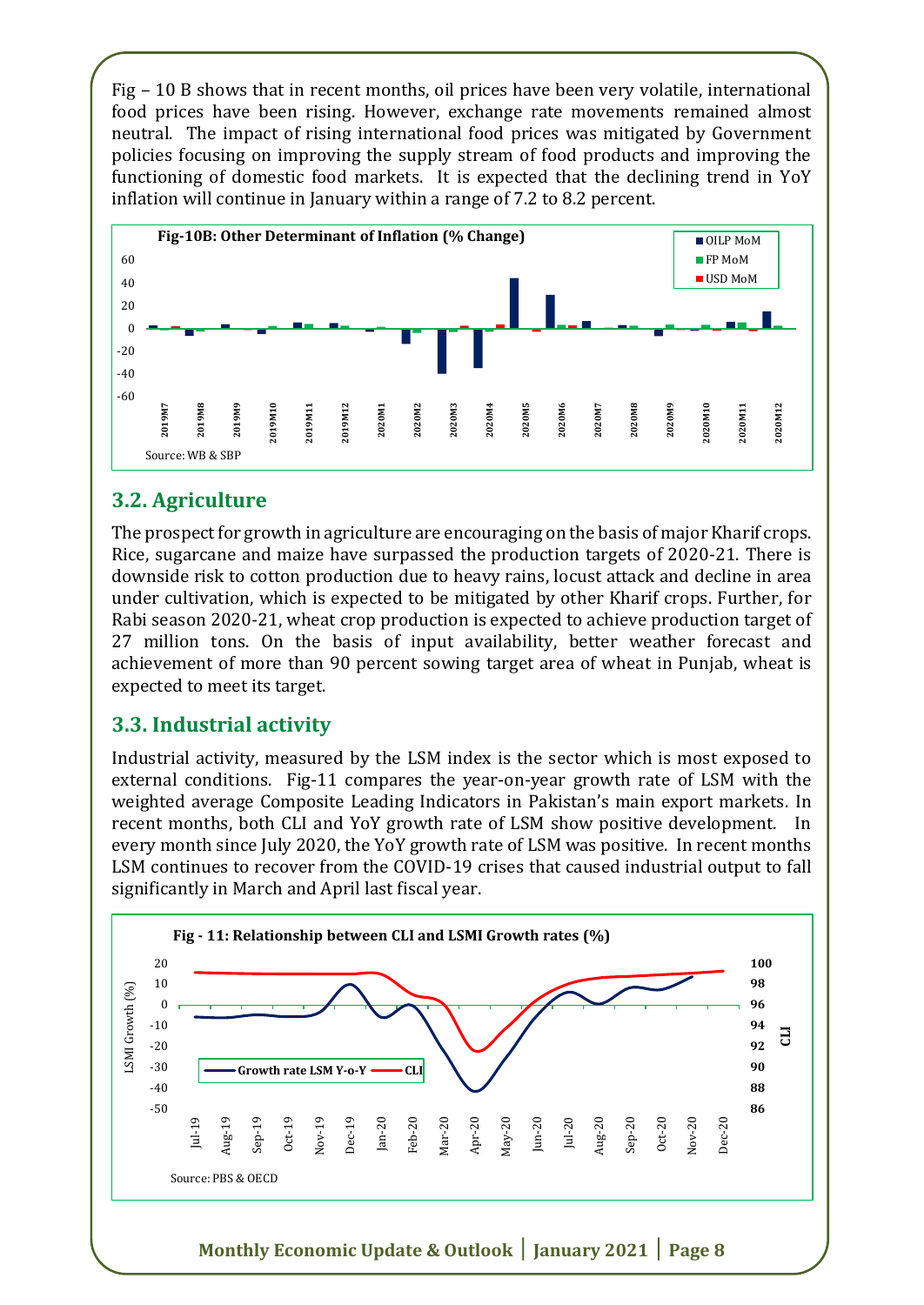## **3.4. Overall economic activity**

Fig-12 presents the MEI on monthly basis since January 2019. Based on available data, the MEI shows continued strong growth in December, in continuation with what was observed in the previous five months. It follows that economic growth has rebounded in the first half of the current FY.



#### **3.5. External**

The sudden surge in imports due to the increase in international oil prices and import of additional food products enhanced imports by \$ 1.2 billion alone in Dec 2020(\$ 5.0 billion) compared to Dec 2019 (\$ 3.8 billion). However, there was no pressure on foreign reserves as Current Account remained in surplus for H1 FY 2021. Looking forward, depending on these explanatory factors, imports may remain \$ 4.5 – \$ 5.0 billion in next month. Exports are expected to stabilize around current levels. But in the baseline scenario, the trade balance is not expected to further deteriorate. Remittance inflows remain strong and continue to provide strong support to the financing of the trade deficit.

#### **3.6. Fiscal**

Fiscal performance remained satisfactory. Currently, the fiscal policy actions are primarily concentrated on relief measures to support businesses stay afloat and to protect vulnerable segments of society. At the same time, the government is focused on containing the fiscal deficit at a manageable level and keeping the primary balance at a sustainable level.

According to latest fiscal numbers, healthy growth in non-tax revenues, satisfactory performance of FBR tax collection despite issuance of higher number of refunds and controlling of expenditures other than mark-up payments and COVID related would pave the way to maintain the fiscal deficit within the reasonable limits in coming months.

#### **4. Way Forward**

Pakistan's economy consecutively suffered from BOP crisis and COVID-19 pandemic kept economy below its potential level. Since the start of current FY, economy has started recovering. Government is committed to monitor external balance and its financing closely. Furthermore, the Government has also taken policy and administrative measures to monitor the supply and market functioning wherever necessary to mitigate inflationary pressure. The restoration and acceleration of Pakistan's productive capacity is a necessity to ensure a high and sustainable growth in the near and longer term. In the near future, the economic recovery is expected to translate into more productive investment expenditures. The Government is committed to motivate investments in crucial sectors of the economy to enhance productive capacities and to stimulate economic growth

**Monthly Economic Update & Outlook │ January 2021 │ Page 9**

**\_\_\_\_\_\_\_\_\_\_\_\_\_\_\_\_\_\_\_\_\_\_\_\_\_\_\_\_\_\_\_\_\_\_**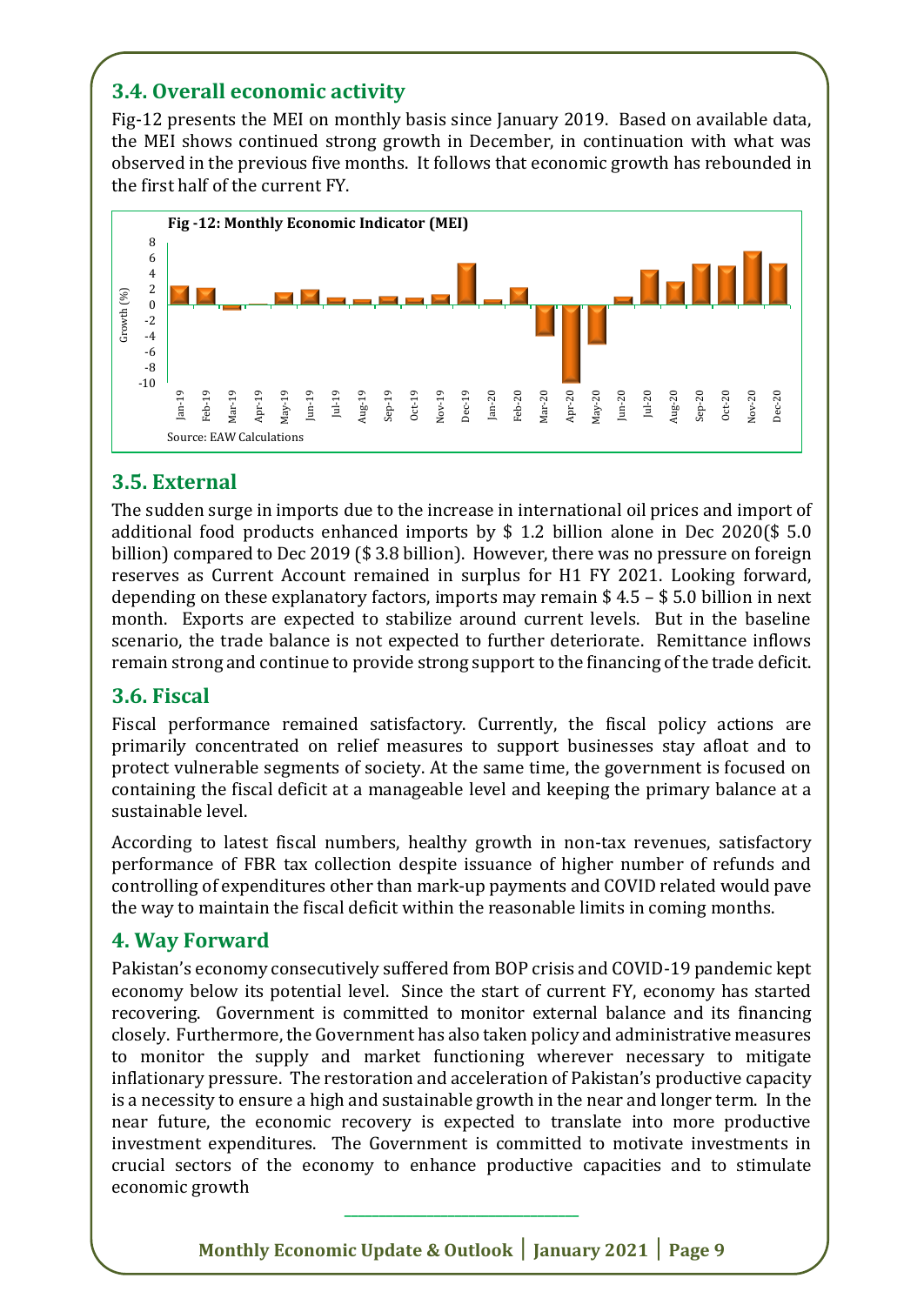#### **HALF-YEARLY ECONOMIC UPDATE (July-December FY 2021)**

#### **Real Sector Agriculture**



Major Kharif crops (rice, sugarcane and maize) surpassed the production targets of 2020-21. For Rabi season 2020-21, wheat crop production is expected to achieve production target of 27 million tons. According to estimates released by Cotton Crop Assessment Committee, the cotton production during 2020-21 will be at 7.7 million bales against the production of 9.2 million bales last year.

#### **LSM**



Steps to boost industrialization helped in YoY LSM growth of 14.5% in November 2020 (-4.3% November 2019). 12 out of 15 subsectors improved in Nov FY21. Textile having the highest weight in LSM, increased by 3.1%. Jul-Nov FY 2021 LSM increased by 7.4% (-5.3% last year).

#### **Inflation**



#### **Fiscal**



Intense measures for smoothing supply, removing market abnormalities helped in reducing inflationary pressure even in the presence of accommodative fiscal & monetary policies. Jul-Dec FY 2021, the headline inflation recorded at 8.6 % (11.1 % last year).

The performance in fiscal sector is satisfactory on the back of continuous efforts to maintain the fiscal discipline. FBR has been able to improve the tax collection in the first half of FY2021 despite the resurgence of COVID 19. While expenditures other than mark-up payments and COVID related have witnessed a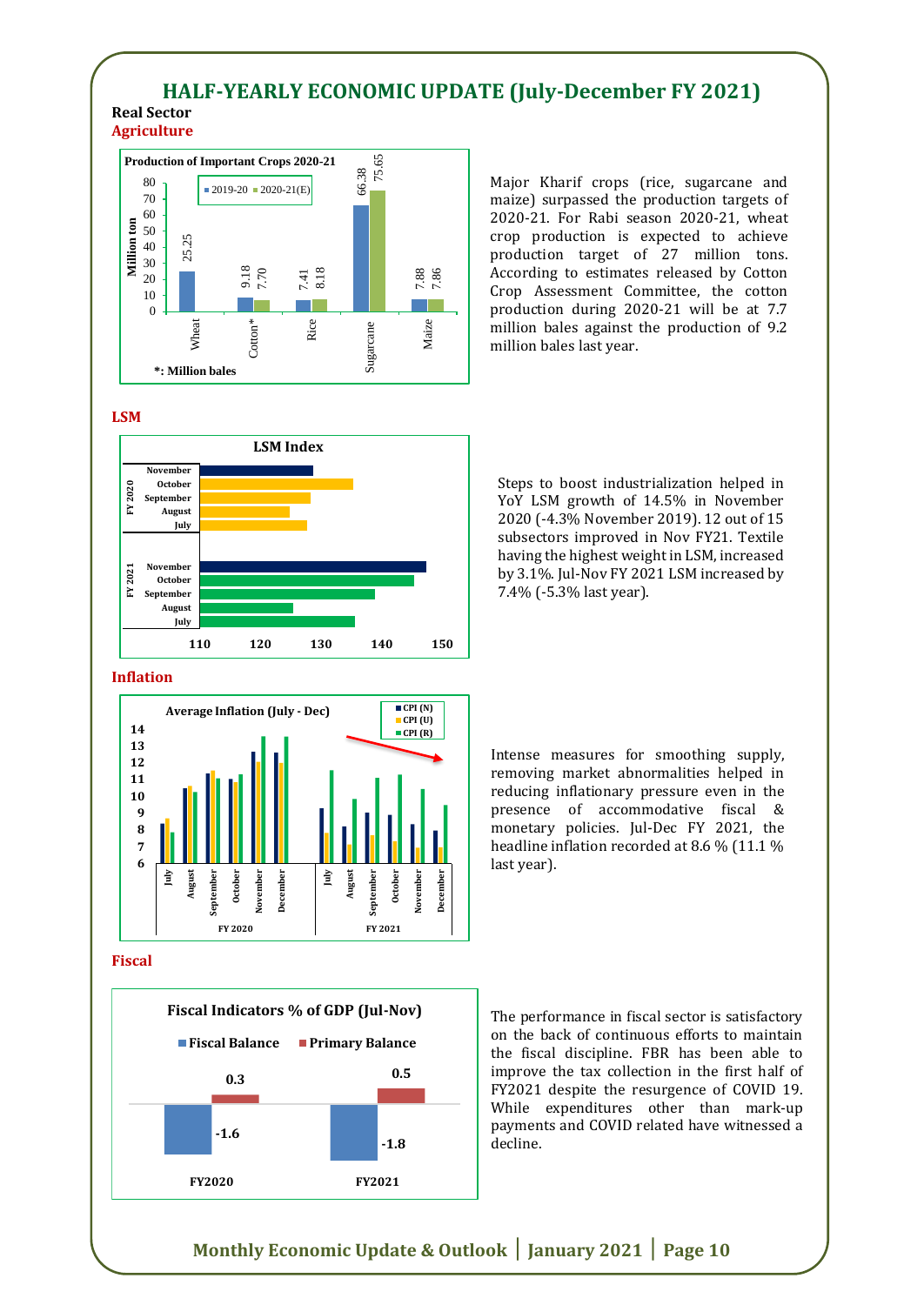#### **External**

External sector performed well on the account of healthy growth of worker remittances



#### **Performance of Workers Remittances (\$ Million)**





#### **Foreign Reserve (US \$ Billion)**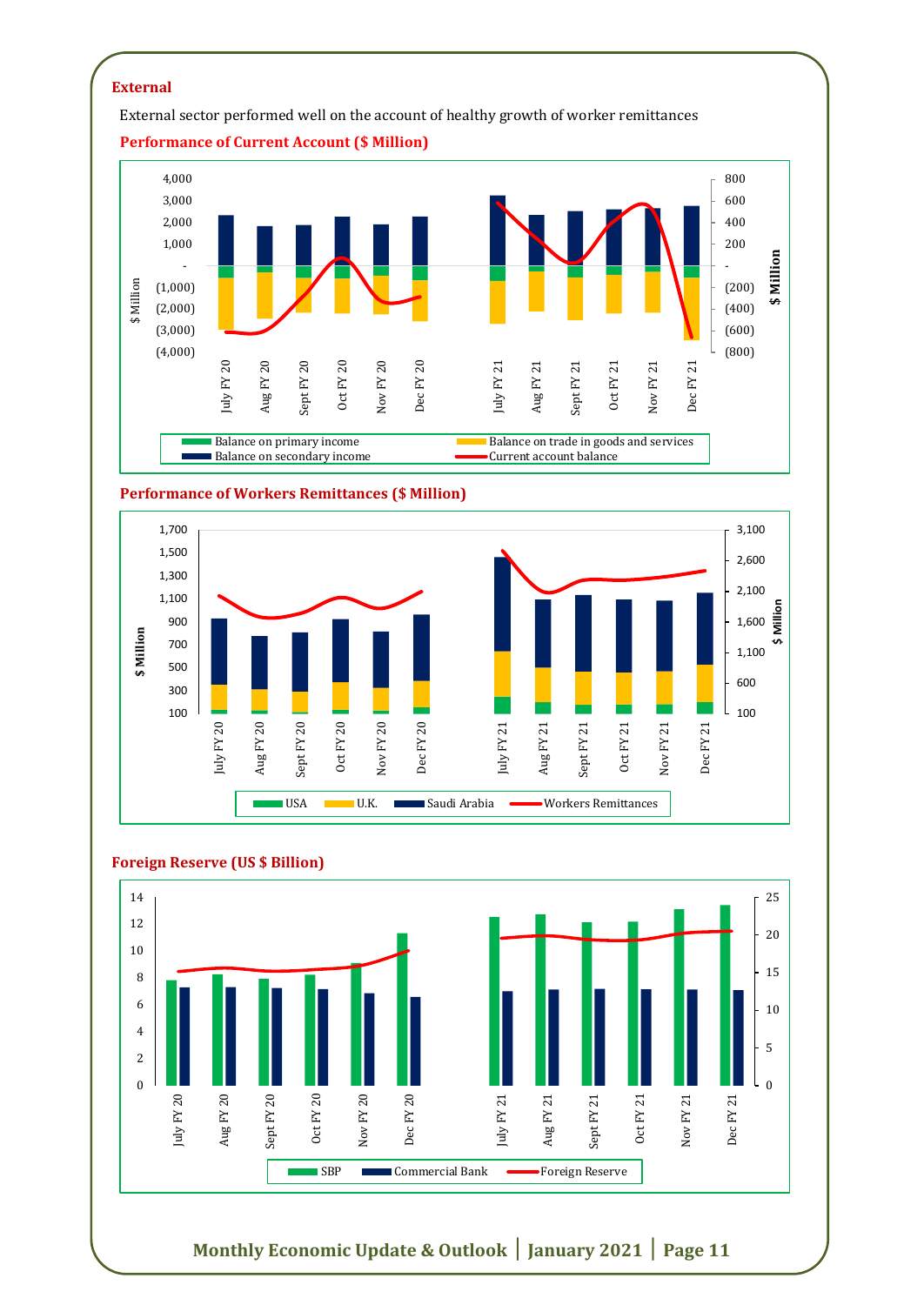## Economic Indicators

**(22-01-2021)**

|                                                                       | 2019-20                                                                     | 2020-21                                                                     | % Change          |
|-----------------------------------------------------------------------|-----------------------------------------------------------------------------|-----------------------------------------------------------------------------|-------------------|
|                                                                       | (Jul-Dec)                                                                   | (Jul-Dec)                                                                   |                   |
| <b>External Sector</b>                                                |                                                                             |                                                                             |                   |
| Remittances (\$ billion)                                              | 11.4                                                                        | 14.2                                                                        | 个 24.9            |
| Exports (\$ billion)                                                  | 12.4                                                                        | 11.8                                                                        | $\downarrow$ 4.8  |
| Imports (\$ billion)                                                  | 22.1                                                                        | 23.2                                                                        | 个 4.8             |
| Current Account Balance (\$ billion)                                  | $-2.0$                                                                      | 1.1                                                                         | ↑                 |
| <b>Current Account Balance (% of GDP)</b>                             | $-1.5$                                                                      | 0.8                                                                         | ↑                 |
| FDI (\$ million)                                                      | 1357.4                                                                      | 952.6                                                                       | $\downarrow$ 29.8 |
| Portfolio Investment-Public (\$ million)                              | 452.2                                                                       | $-193.8$                                                                    | ↓                 |
| Total Foreign Investment (\$ million)<br>(FDI & Portfolio Investment) | 1828.4                                                                      | 514.5                                                                       | $\downarrow$ 71.9 |
| Forex Reserves (\$ billion)                                           | 18.262<br>(SBP: 11.722)<br>(Banks: 6.540)<br>(On 20 <sup>th</sup> Jan 2020) | 20.135<br>(SBP: 13.031)<br>(Banks: 7.104)<br>(On 20 <sup>th</sup> Jan 2021) |                   |
| Exchange rate (PKR/US\$)                                              | 154.60<br>(On 20 <sup>th</sup> Jan 2020)                                    | 160.50<br>(On 20 <sup>th</sup> Jan 2021)                                    |                   |

Source: SBP

|                             | 2019-20<br>(Jul-Nov)                   | 2020-21<br>(Jul-Nov)                   | % Change          |
|-----------------------------|----------------------------------------|----------------------------------------|-------------------|
| <b>Fiscal</b>               |                                        |                                        | (Rs Billion)      |
| <b>FBR Revenue</b>          | 2101<br>(Jul-Dec)                      | 2206<br>(Jul-Dec)                      | 个 5.0             |
| Non-Tax Revenue (Federal)   | 566                                    | 666                                    | 个 17.7            |
| <b>PSDP</b> (Authorization) | 384.3<br>$(1^{ST}$ Jul- $17^{th}$ Jan) | 319.6<br>$(1^{ST}$ Jul- $15^{th}$ Jan) | $\downarrow$ 16.8 |
| <b>Fiscal Deficit</b>       | 676                                    | 822                                    | 个 21.6            |
| <b>Primary Balance</b>      | 117                                    | 216                                    | 个 84.6            |

Source: SBP & FBR, Budget Wing